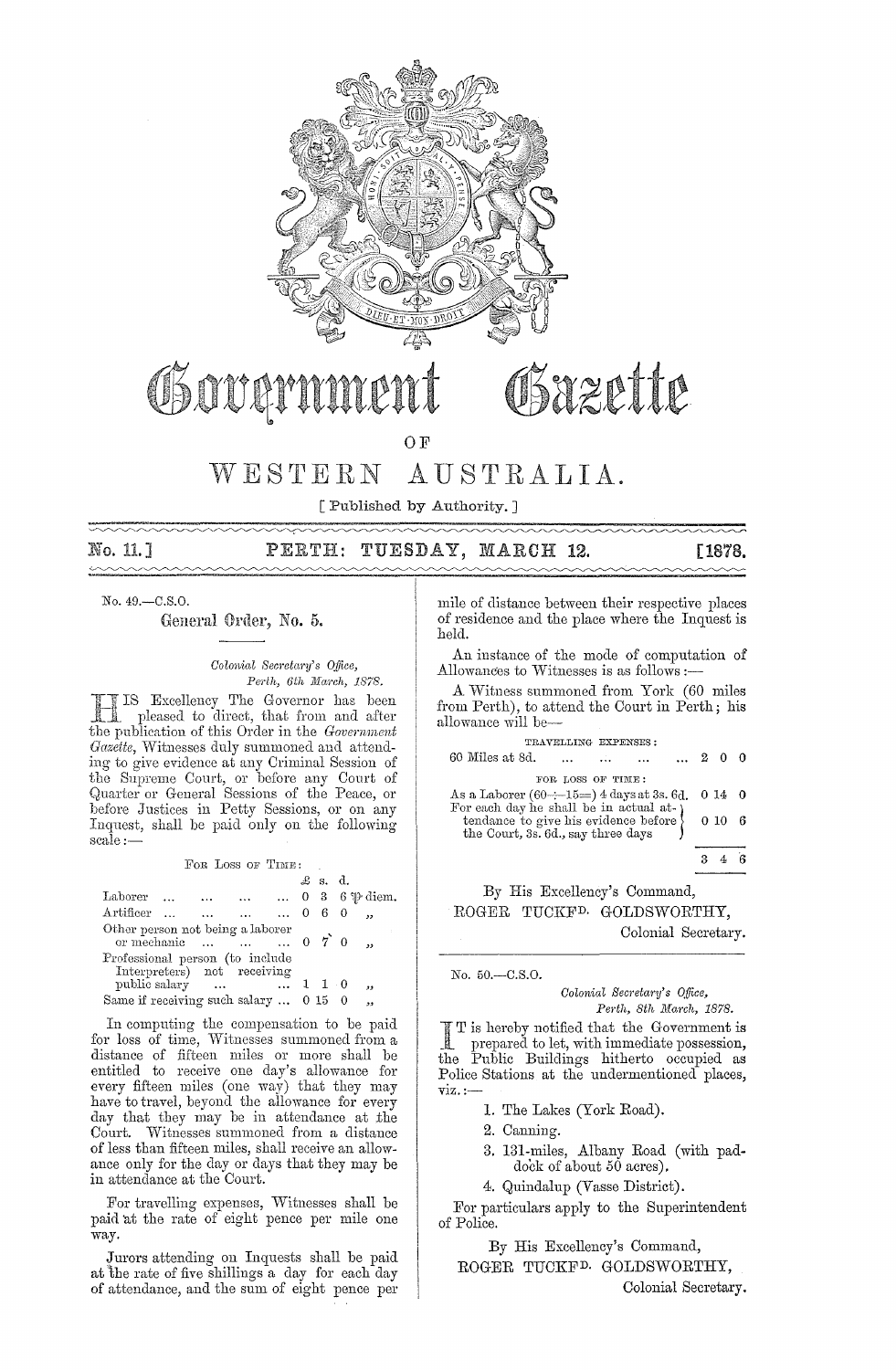No. 51.-C.S.0.

#### *Colonial Secretary's Office, Pej·th, 4th Maj'ch, 1878.*

HIS Excellency the Goyernor directs it to be notified that he has received a Return of the Election of the following Officers to serve on the Municipal Council of the Municipality of Albany, viz.:-

AUDITOR-nil'. William Finlay *vice* Mr. C. L. Howard, retired.

COUNCILLoR-Mr. John McKenzie *'l'ice* Mr. J. Howson, deceased.

By His Excellency's Command, ROGER TUCKFD. GOLDSWORTHY,

Colonial Secretary.

No. 52.-C.S.O.

*Colonial Secretary's Office,* Perth, 11th March, 1878.

I IS Excellency the Governor<br>
1 publication of the followin<br>
Mariners, for general information. .1 IS Excellency the Governor directs the publication of the following Notice to

By His Excellency's Command, ROGER TUCKFD. GOLDSWORTHY, Colonial Secretary.

# NOTICE TO MARINERS.

#### (No. 151.)

NEW ZEALAND-MIDDLE ISLAND. COOK STRAIT.

FLASHING LIGHT ON NORTH BROTHER ISLAND, AND DISCONTINUANCE OF MANA ISLAND LIGHT.

With reference to Notice to Mariners, No. 91, of 26th July, 1877, on the establishment of a light on the Northern of the Brothers islands, west side of Cook strait, and the disconfinance of Mana island light :-

The Government of New Zealand has given further Notice, that the light was exhibited on 24th September, 1877.

The light is a *flashing* white light of the second order, showing a flash *cvcry ten seconds*, elevated about 258 feet above the sea, and should be visible in clear weather from a distance of 22 miles.

From the lower part of the tower, a fixed red light will be shown in the direction of Cook rock, visible through an arc of  $5^{\circ}$ .

The light tower, 28 feet high, is built of wood and painted white.

Position Jat. *41°* G' *30/1* S., long. *174°* 27' *15/1* E.

Also, that on the exhibition of Brother island light, the fixed white light on Mana island, east side of Cook strait, was discontinued.

By Command of their Lordships,<br>FREDK. J. EVANS,<br>*Hydrographer*.

*Hyd,'ogral)hic QUice, Admitalty, London, 13th November, 1877.* 

This Notice affects the following Admiralty Charts:—Pacific ocean, sheet X., No. 2035; New Zeahand, general, No. 1212; Cook strait to enpergue and Egmont, No. 2054; Cook strait, anchorages, No. 2055; and Entry anelogies,

No. 53,-C.S.O.

## TENDERS ACCEPTED.

*Colonial Sec)'etary's Office, Perth, 8th March, 1878.* 

## J. & VV. BATEMAN,

To convey a Survey Party to Cossack per schooner "Star," 70 tons register, for the sum of £257 10s., in addition to £5 per diem for each day the vessel is over 15 days on her passage back.

W. LAWRENCE & SON,

To supply a boat for the Public Service, in accordance with the specification, for the sum of £4415s.

#### JOSEPH BOBIN,

To supply, when required by the Harbor Master, the cutter "Arabian," with two men, for the purpose of lifting the buoys in the Port of Fremantle, at per diem, £1 10s.

#### MASLIN, JAMES,

To convey a Mail, for two years, between Bridgetown and Jayes, once a week, on horseback, at £17 10s. per. annum.

> Forage for Police Horses for 1878,  $Mount$  *Barker Police Station.*

J. McKail & Co., Hay @ per ton, £7 15s. *Bannister.* 

-Fawcett, T., Barley or Oats, @ 7s. 6d. per bushel; Hay @ per ton, £6.

By His Excellency's Command, ROGER TUCKFD. GOLDSWORTHY, Colonial Secretary.

No. 47.-C.S.0.

*Colonial Secretary's Office,*<br> *Perth, 28th February, 1878.* 

IS Excellency the Governor, on the recommendation of the Swan District Roads Board, has been pleased to direct that the Track between the Swan and Toodyay Roads, running through Mr. S. W. Viveash's property, be closed.

By His Excellency's Command, ROGER TUCKFD. GOLDSWORTHY, Colonial Secretary.

No. 4S.-C.S.0.

#### Minor Road-Swan District.

*Colonial Secretary's Office,*  $Perth, 28th$  February, 1878.

I T is hereby notified, that on the recom· mendation of the Swan District Roads Board, and subject to the condition that the Board provide and erect all gates or fences that may lawfully be required by the owner of the fee-simple land through which such road passes, His Excellency the Governor has been pleased to declare the following Minor Road:-

A Road 50 links wide on the North side of the South boundary of Swan Location 13, from the Upper Swan Road to the Guildford and Toodyay Road.

By His Excellency's Command, ROGER TUCKFD. GOLDSWORTHY, Colonial Secretary.

#### Appointment.

FIIS Honor the Chief Justice has been \_ pleased to appoint GEORGE AUGuS'rus LABATT, Esquire, of Adelaide, South Australia, Barrister, Attorney, Solicitor, and Proctor of the Supreme Court of that Colony, a Commissioner to administer Oaths and to take and receive Affidavits, Declarations, &c., to be made use of in the Supreme Court of Western Australia; also, to take acknowledgments of Deeds executed by married women.

ROWLEY C. LOFTIE,

Master of Supreme Court,

Supreme Court Office, } Perth, 7th March, 1878. $\zeta$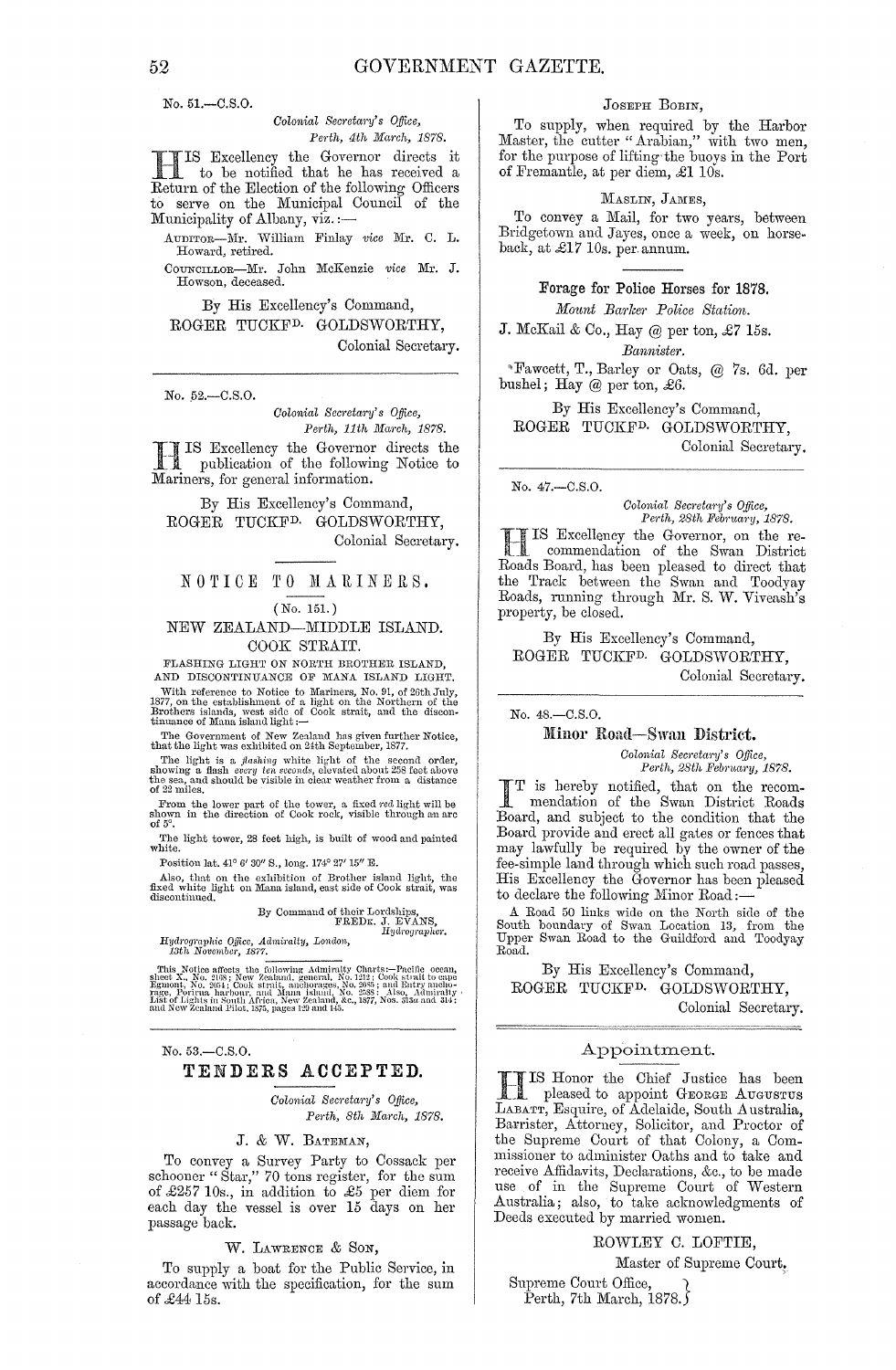Crown Lands' Office, Perth, 27th February, 1878.

IS Excellency the Governor has been pleased, on the recommendation of the Commissioner of Crown Lands, to set apart as a Public Reserve the land described in the Schedule below, for the purpose therein set forth  $\sim$ 

| Recorded<br>Number. | Content.<br>A. R. P. |          | Description of Boundaries.                                                                                                                                                               | Purpose for which made.                           |  |  |  |
|---------------------|----------------------|----------|------------------------------------------------------------------------------------------------------------------------------------------------------------------------------------------|---------------------------------------------------|--|--|--|
| 290 A               | 100.                 | $\Omega$ | A square block of land having Warraling Waterhole<br>in its centre, the said waterhole being situate on the<br>North side of the new road about 10 miles from Dangin<br>towards Cowring. | Stopping and watering place<br>for teams, $\&c$ . |  |  |  |

#### RESERVE.

**JOHN FORREST.** 

pro Commissioner of Crown Lands.

## LAND SALES.

#### Crown Lands' Office, Perth, 12th March, 1878.

THE undermentioned Allotment of Land will be offered for Sale, at Public Auction, on the date and at the place specified in the Schedule below, at one o'clock, p.m.

SCHEDULE.

| Date of Sale. | Place of Sale.                          | Description of Lot. |                                        | Quantity,<br>p.<br>r.<br>а. |  |  | Upset Price.   |
|---------------|-----------------------------------------|---------------------|----------------------------------------|-----------------------------|--|--|----------------|
| 1878.         | April $3 \mid \text{Perth} \dots \dots$ | Fremantle           | $\ldots$ Town   527, 528, 529 $\ldots$ | $10 \quad 0 \quad 0$        |  |  | $\pm 12$ each. |

JNO. FORREST, pro Commissioner of Crown Lands.

#### TENDER ACCEPTED.

Department of Public Works, Perth, 9th March, 1878.

#### HOWELL, WM.,

To perform various repairs to the Sappers' Quarters, Guildford, for the sum of £195.

JAS. H. THOMAS,

Director of Public Works.

Department of Public Works, Perth, 11th March, 1878.

**TIMERS** (endorsed "Tender for Wandering School,") will be received at this Office until noon of Tuesday, the 2nd April, from persons willing to erect a School House at Wandering, near the Bannister, on the Albany Road.

Tenders to state the shortest time in which the work will be completed.

Copies of Specification and Plans may be seen at the Office of the Resident Magistrate, Williams.

The Government do not bind themselves to accept the lowest or any tender, and will require the guarantee of two responsible persons for the due performance of the Contract.

Forms of Tender may be had on application to the various Resident Magistrates, and at the Public Works' Office, Perth; where Plans,<br>Specifications, Conditions, and full particulars can be obtained.

No tender will be entertained unless on the prescribed form.

> JAS. H. THOMAS, Director of Public Works.

| omptroller's Office,        |  |  |
|-----------------------------|--|--|
| Fremantle, 9th March, 1878. |  |  |

IS Excellency the Governor has been<br>In pleased to revoke the Tickets-of-Leave of the undermentioned Convicts:-

 $\overline{c}$ 

 $22$ 

 $, ,$ 

 $, ,$ 

Reg. No. 8558 Christopher Fisher

9413 Patrick Connor

9865 William Scarrh

10107 John Delap

THE undermentioned man is requested to communicate with this Office :-

Reg. No. 6144 Joseph Cowburn, who received a Conditional Pardon on 27th March, 1872. *Vide*  $5427$ .

JOHN F. STONE, Superintendent.